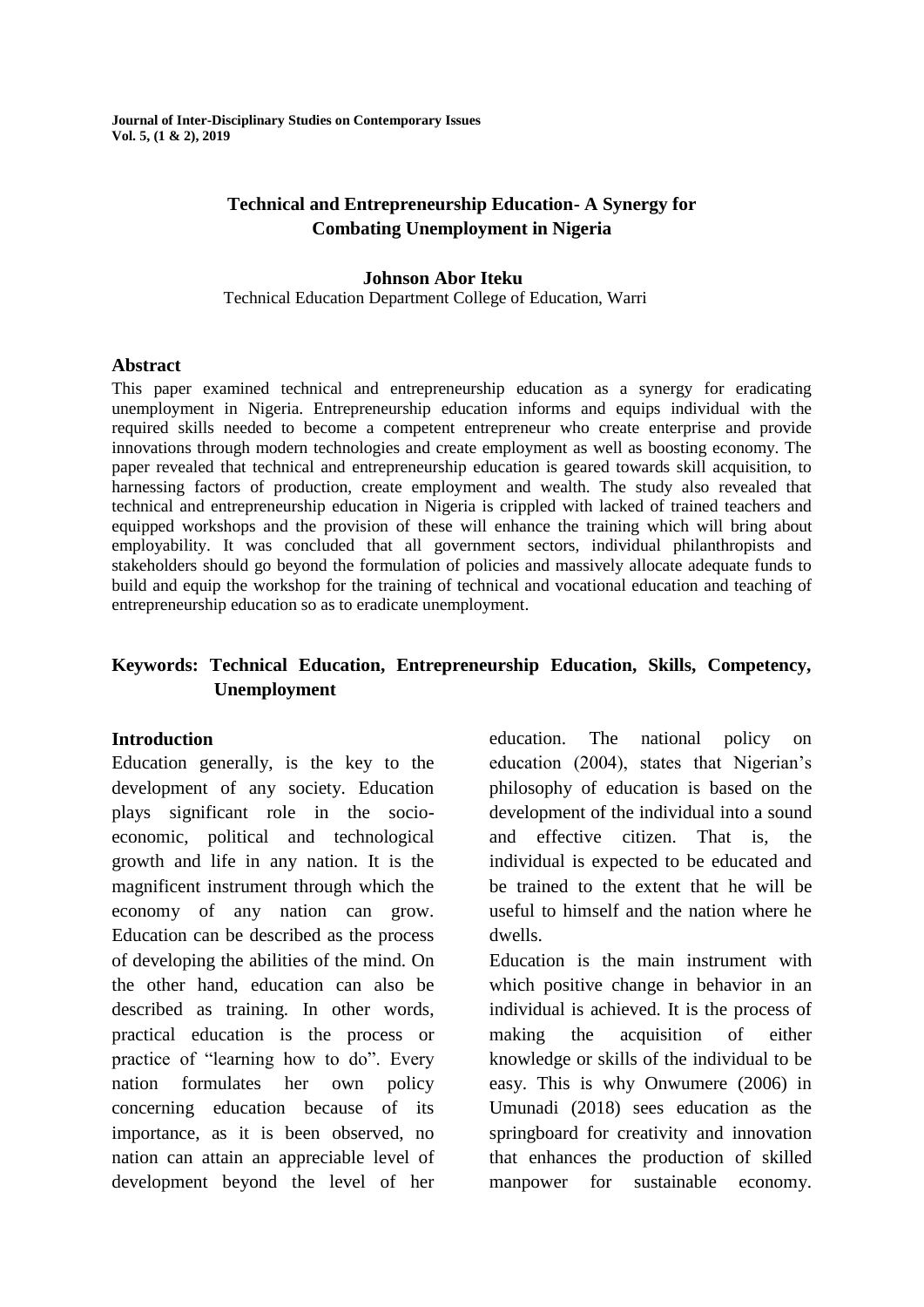Adamu (2010) believes that development in any society is anchored primarily on education. Education is the tool and process through which the individual and any nation acquires knowledge, technology, skills and the competence that leads to creativity, skilled manpower, employment, wealth, development and subsequently attainment of fame.

In the light of the above, education is a process that can take place throughout a lifetime. At whatever time or age an individual develops, the ability of his/her mind or undertakes and undergoes a training to acquire knowledge or skills to be competent and relevant in the world of work, such a person is being educated and trained. Therefore education is an activity that goes on throughout one's life time. Perhaps this is why Ojo (2005) defines education as a process of initiating an individual into norms and values of Nigeria as a nation. Education, in whatever form thus equips the individual with one form of knowledge, skill or competence to be able to be initiated into norms and values of any society.

Technical education and entrepreneurship education are both different types of education they are geared towards achieving the acquisition of skills as well as harnessing and organizing basic factors of production, including technology to produce result oriented risks that will eventually generate profit and satisfaction to mankind. The competence of the technical and entrepreneurship education graduate will invariably bring to minimal or even eradicate unemployment and subsequently develop the economy of the individual and the nation as a whole.

# **Conceptual clarification**

Technical education is a type of education that is to be obtained in the formal school setting. It has been described by many educators and technologists. The national policy on education defines technical education as that which is obtainable in the technical colleges. It is designed to prepare individuals to acquire practical skills, basic and scientific knowledge and attitudes required as craftsman and technicians at sub-professional levels (FRN, 2004). Technical education is that form of education, which prepares and trains the individual with the different knowledge, skills and competence for them tobe relevant and productive to them and the society in which they live. Technical education is any form of education whose primary purpose is to improve persons for employment in recognized occupation (Okoro, 1993). In their own views, Iteku and Asarah (2016) describe technical education as the training programme that is geared towards preparing and providing young people and everybody with the well- with- all to drive any economy to blossom. Man GonPark (2005) sees technical education training as the systematic and orderly transmission of knowledge, skills and values to develop a work force that is able to enhance productivity and sustain competitiveness in the global economy. It therefore beholds on the government and every stake holder to join hands and provide as well as make available all the need and required equipment, tools and machines. This will not just bring to place the needed and required competence that is needed in the workplace, but will also enhance productivity and development generally.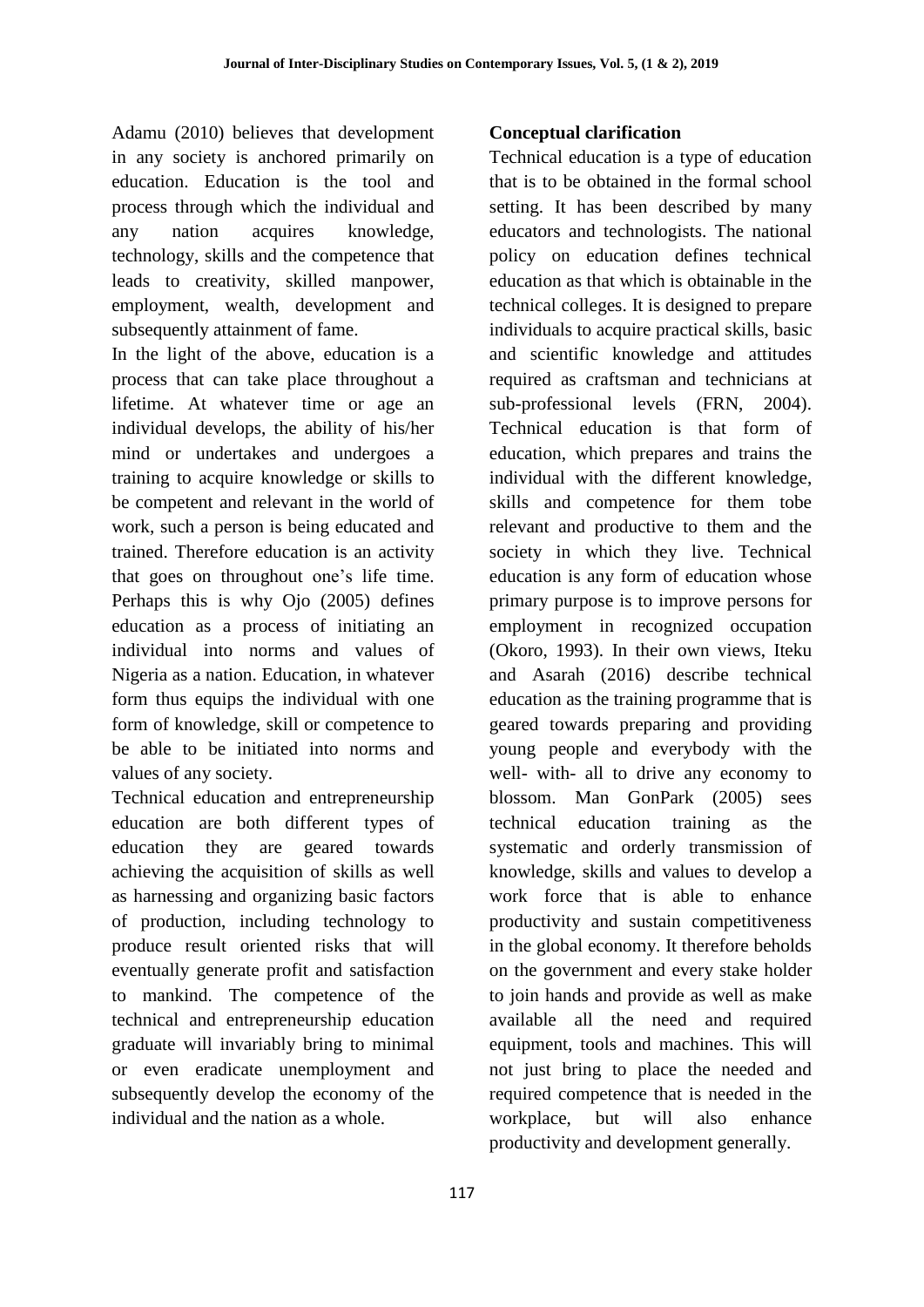The word functional according to Umunadi (2018) comes from the Latin word *functionem* meaning "performance, execution". Functional can also be described as to work properly and correctly. Functional can be described as the action performed by a device or a person that eventually produces result. For any form of education to be functional, it must be distinctive from the general education, which simply refers to the process by which knowledge and skills are acquired in the classroom. Functional educational, by extension, functional technical education is the form of education in which the equipment, tools, machines and other gadgets are designed, acquired and made available to be useful and operational in line with modern technology for teaching and learning in the workshop. Corroborating this, Prosper and Quigley (1949) in Umunadi (2018), averted that effective vocational training can only be given where the training jobs are carried on in the same way, with the operations, the same tools and the same machines as in the occupation itself. This means that if any government or organization wants to have a functional technical education, there must be strong synergy between the school and the industry at every given time. This is because all of the attributes just mentioned cannot be compared to the benefits of practical functional technical education. Perhaps that is why Olaitan (1982) in Iteku (2013) observes that "learning by doing or practical work is in conformity with the saying that if I hear it I forget it, if I see it I remember it. But if I do it I know it". Functionality of technical education is practically the type of education that involves doing not reading. It is the output of the effective input and utilization of equipment, tools and machines in the workshop. This practical "doing" with the use of the right equipment, tools and machines will bring about competence on the part of the learner, which will subsequently make him to be productive and employable by the society. A functional trainee or graduate will not be rejected in the industry as observed by Kayode (2001). Instead he will be accepted, encouraged and graciously contribute to the overall growth of the societal economy. He/she will either be employed or be able to employ others.

It is sad to note that what we find in some of our technical colleges and colleges of education (technical) workshops is a mockery of what is meant to be functional technical and Vocational Education Training (TVET). The goals of functional technical education are clearly spelt out in the National Policy on Education:

- a) Provide trained manpower in the applied sciences, technology and business particularly at craft, advance craft and technical level.
- b) Provide the technical knowledge and vocational skills necessary for agricultural, commercial and economic development; and
- c) Give training and impact the necessary skills to the individual for self-reliance economically.

These well-articulated yet-to-be achieved goals of technical education may not be achieved simply because the government and all the stake holders have not decided to make technical and vocational education to be functional, practical and skillfully oriented. The required and needed tools, equipment and machines to make technical education to be functional are either not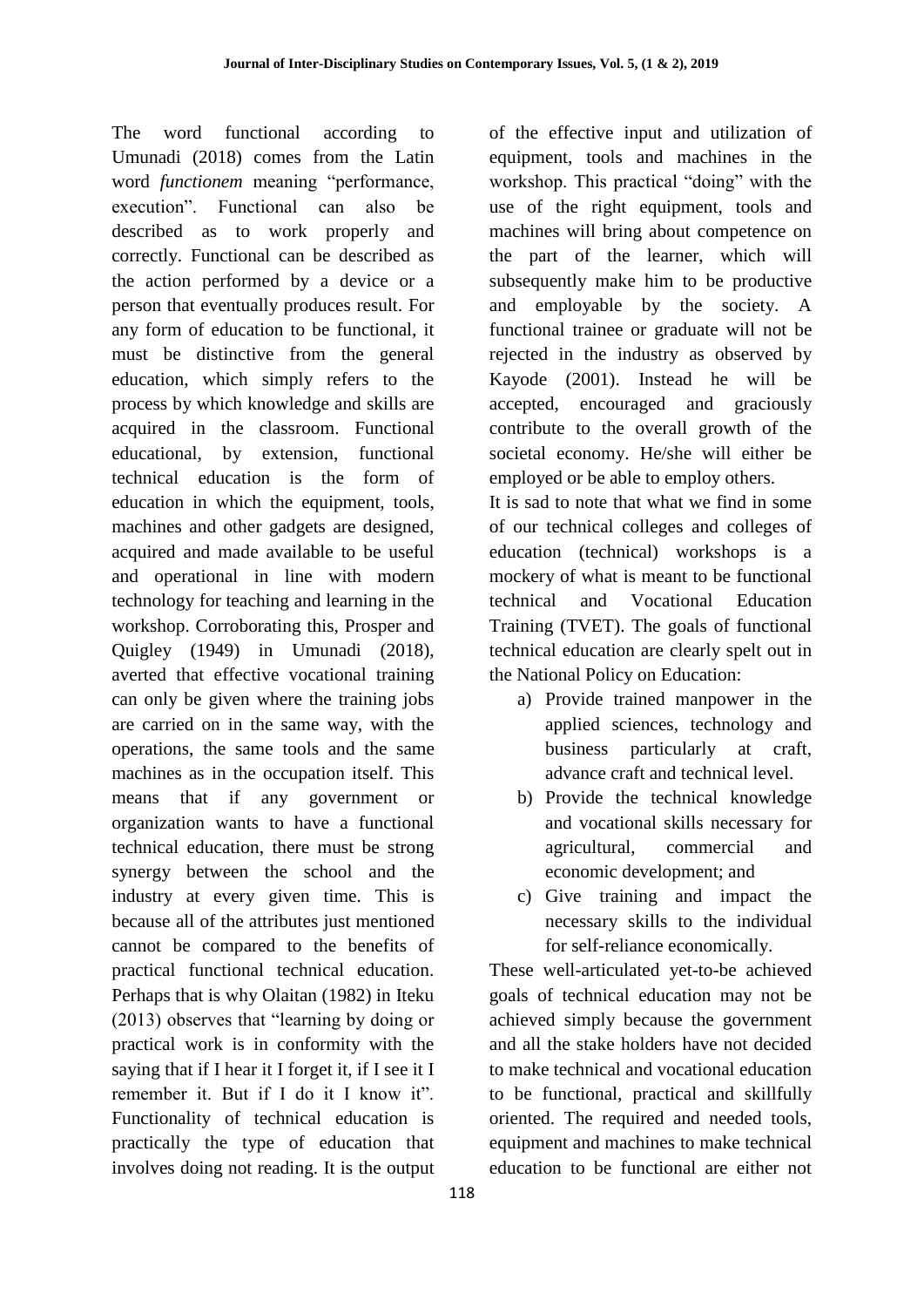available. Those available are bad and obsolete. Consequently, learners/ trainees learn by verbal or conventional general learning processes without workshop, tools, equipment and machines. This will not promote skill acquisition, competence, growth and economic development, subsequently employment. Therefore there is the urgent need to build and equip the needed and required workshops and make them available to the learners for them to be functional. This will be coupled with engagement of well trained and competent trainers/ teachers to impart the necessary skills.

## **Entrepreneurship Education**

Historically, entrepreneurship education got a boost at independence in 1960. The Nigerian traders and business men/ women were encouraged by the regional governments in the North, East, West and later Midwest to roll out policies and development plans that boosted small scale businesses. The North boomed with groundnut, benniseed, tin, cotton and gum Arabica; the East flourished with palm oil and coal while the West blossomed with rubber, palm oil, timber and cocoa. Individual entrepreneurs actively partnered with the various governments in the exploration of natural resources and setting up of agricultural processing firms. After the civil war, the Federal Government promulgated the indigenization Decree and facilitated the transfer of the ownership of many foreign owned businesses to Nigerians. The then oil boom and special government financial assistance to Nigerians who wanted to buy out foreigners from their businesses, made that period the golden age of entrepreneurship in Nigeria (Nigeria Institute of Management (chartered)).

First of all, Entrepreneurship is a pack of the different processes an entrepreneur undertakes to develop, own, organize and manage a small or and medium scale business enterprise for the purpose of making profit. While an entrepreneur can be explained to mean any person (man or woman) who creates an idea, takes different risks develops and own a firm, organize and manage it to make profit.

Entrepreneurship involves series of training actions or sequence of operations to be undertaken to get perfection. Entrepreneurship education, therefore, can be said to be a teaching (training) of various actions or different operations (economical, technical and otherwise) of how to become an entrepreneur. Perhaps this is why Bechard and Toulouse (1998) defines entrepreneurship education "a collection of formalized teaching that informs trains and educate anyone interested in participating in socioeconomic development through a project to promote entrepreneurship awareness, business creation, or small business development. Entrepreneurship education is that aspect of general education tailored towards producing a self-employment or self-reliant person (Abiogu, 2008). In his own view, Iteku (2014) says that entrepreneurship education is that aspect of education which involves technical and vocational education training (TVET) to acquire specific skills that will bring about creative and innovative ideas for the purpose of creating employment towards economic development of the individual and the society in general.

Entrepreneurship education is the type of education which informs trains and equips any individual with the required skills needed to become a competent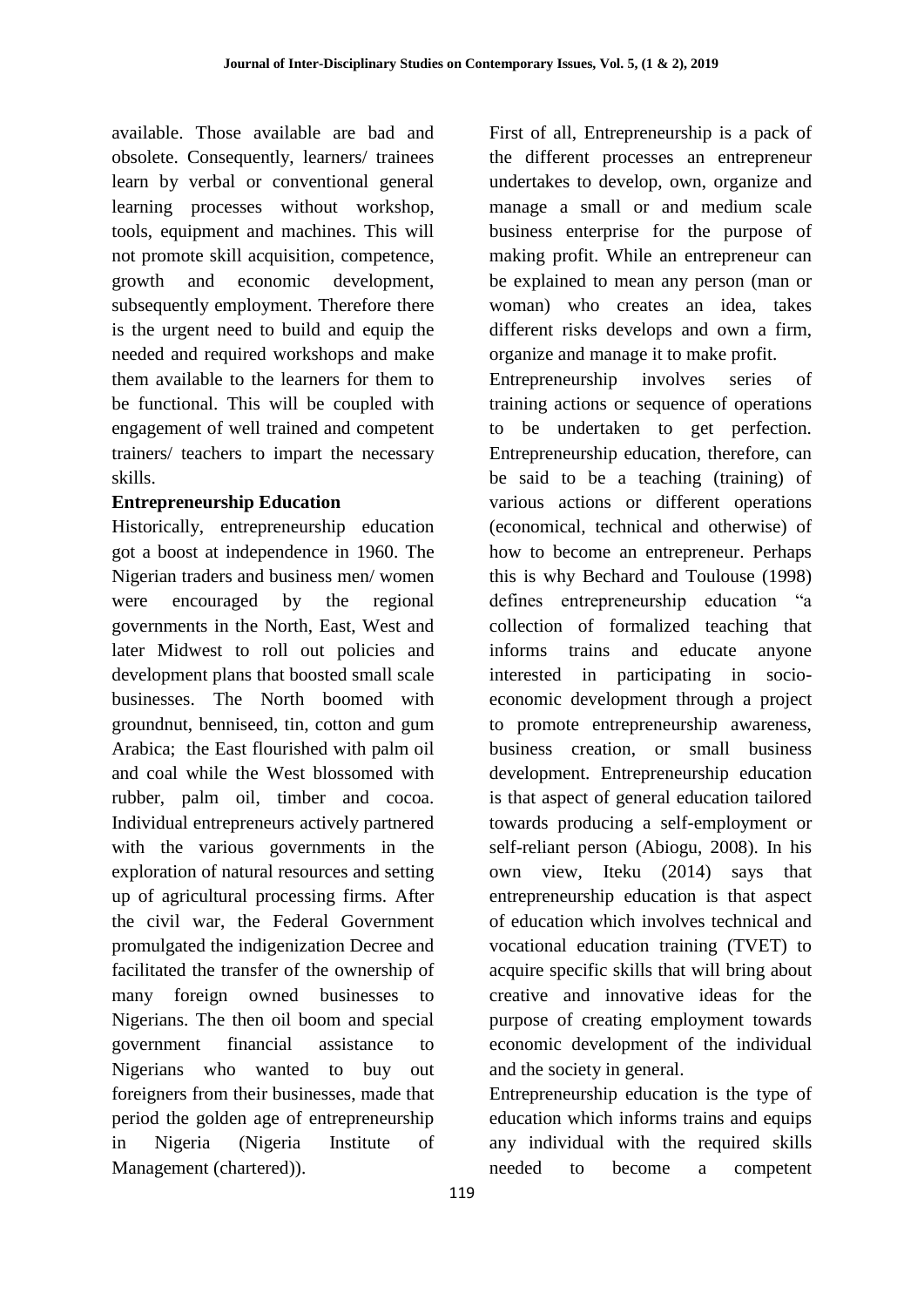entrepreneur who will not just create enterprise but will provide innovations through modern technologies and risk bearing to create employment as well as boosting the economy.

The objectives of entrepreneurship education, according to Paul (2005) in Ojeifo (2012) include;

To:

- 1. Offer functional education for the youth that will enable them to be self-employed and self-reliant.
- 2. Promote the youth graduates with adequate training that will enable them to be creative and innovative in identifying business opportunities
- 3. Serve as catalyst for economic growth and development
- 4. Offer tertiary institutions graduates with adequate training in risk management to make certain bearing feasible
- 5. Reduce high rule of poverty
- 6. Create employment generation
- 7. Reduce in urban rural migration
- 8. Provide the young graduates with enough training and support that will enable them to establish career in small and medium size business
- 9. Inculcate the spirit of perseverance in the youth and adult which will enable them to persistin any business venture they embark on
- 10. Create smooth transition from traditional to a modern industrial economy

No doubt, entrepreneurship education is a lifelong training that is not just relevant and important to the individual, it is a key driver of the economy of the nation. It involves training and re -training, which must be taught to the interested learner to

make him/her self-reliant and selfemployed.

## **Unemployment**

It should be noted that unemployment is one of the developmental problems that face every developingeconomy in the  $21<sup>st</sup>$ century (Patterson 2006). Fajana (2000) sees unemployment as a situation where people who are willing and capable of working are unable to find suitable paid employment. This has been and is still a problem staring at the faces of every good government both past and present. Unemployment is a major cause of youth unrest, armed robbery as well as so many social economic ills in Nigeria today.

Unemployment is simply the nonavailability of paid jobs in the face of the trained and educated, well equipped, willing, capable and interested individuals. A record show that unemployment rate in Nigeria is really high over nine (9) million people unemployed [\(https://naijaquest.com2018\)](https://naijaquest.com2018/). This huge unemployment figure may be connected with:

- 1. Rapid growth in the nation's population: Nigeria has been reported to be the most populous nation in Africa with the population of 140,431,790 million people with the projection that by the year 2020 the population could be over 180million people, given the annual growth rate of 2.2 per cent (National Population Commission, 2009). Therefore the rapid increase in the nation's population is a major factor of unemployment.
- 2. Growth in urban labor force: the rural area life is very unattractive due to the lack of many social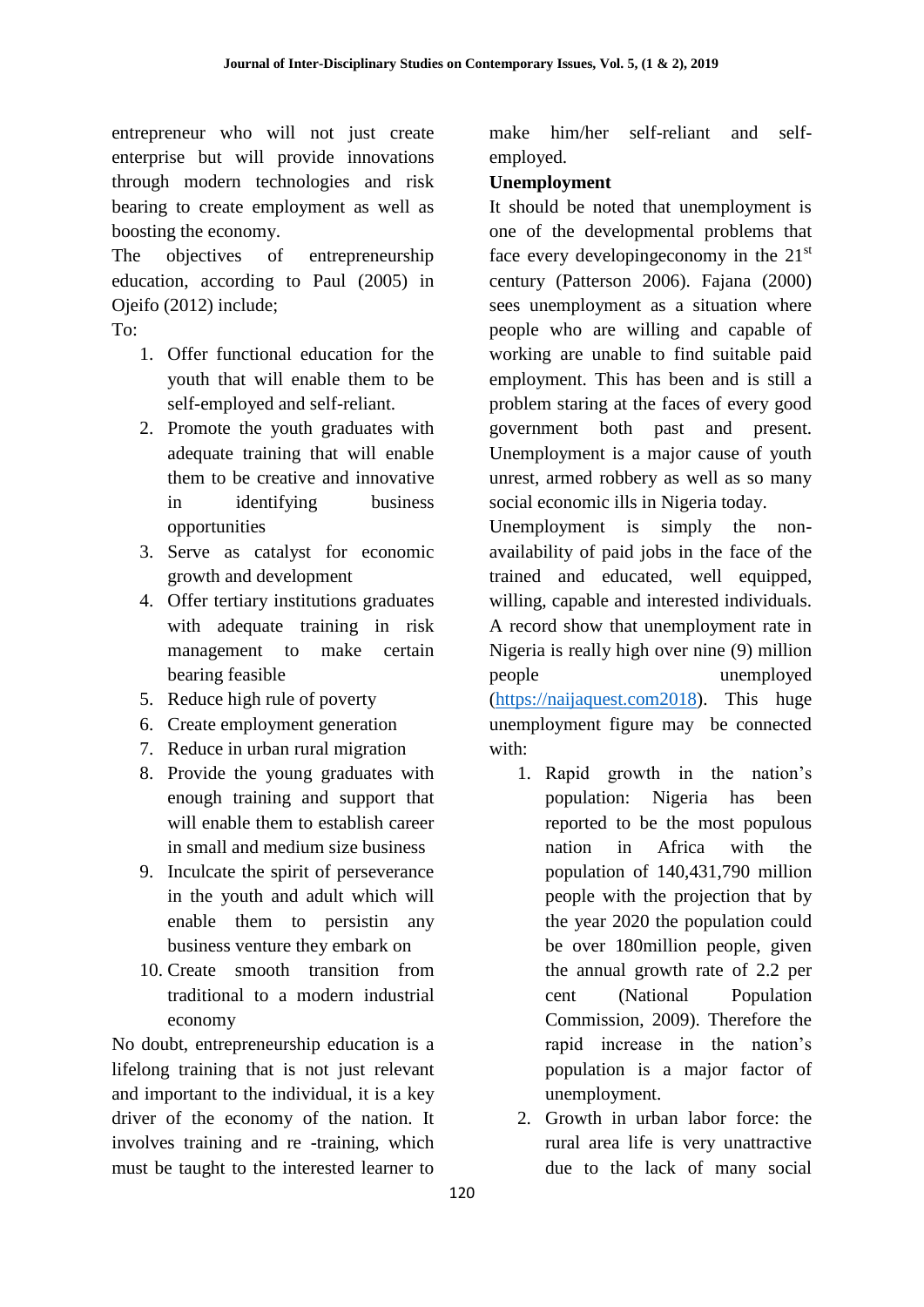amenities and employable industries. This has always caused rural urban migration. This migration has in turn has over populated and over stressed the maximum limit of the social amenities and industries in urban areas beyond the limit that again causes unemployment

- 3. Outdated school curricular: the average Nigerian graduate is a theoretical graduate who is not technically or entrepreneurially trained and skilled. Therefore not competent. Thus lack the competence of being employed or to employ anyone. This is as a result of the Nation's educational system that is library bias in nature.
- 4. Large increase of production of graduates yearly: according to Manning and Junanker (2010), the Nigerian tertiary institution turned out 131, 016 graduates in 1996/1997 academic session. The challenge here is where are the readily available factories or jobs to absorb these graduates who may not have possessed the needed technical and vocational/ entrepreneurial competence to either set up their own business or is employed.
- 5. Lack of employable skills: because the youth graduate is not skilled, therefore he/she is not competent to be employed; he or she is not selfemployable. This is as a result of the liberal nature of our educational system. Perhaps this is why kayode (2001) observed bitterly that technical college graduates are rejected in the industries.
- 6. Non provision of enabling environment by the government for industries to strive: the present style of the government of the day has eventually destroyed or has madeit almost impossible for small or medium scale businesses to develop. Lack of electricity and lack of loan facilities has made unemployment to be on the increase. Every graduate is nowlooking for the paid job which is not available. For a country to develop or blossom economically, by extension move towards the eradication of unemployment, she should create and provide the enabling environment which isrequired to assist or prepare the young people who are driving force of any economy and every body of that nation for the jobs of the future (Nuhu, 2007) in Iteku(2016)
- 7. Non implementation of the TVET and entrepreneurship education goals/objectives: both the goals/ objectives of technical and vocational education training and entrepreneurship education are deliberately not implemented. Most of the institutions are mounting (offering) and teaching these courses as conventional liberal courses. There are hardly tools, equipment and machines to teach technical and vocational education training and entrepreneurship education effectively to make them functional. Thus the learners will graduate unskilled and incompetent. This will make them to be unemployable.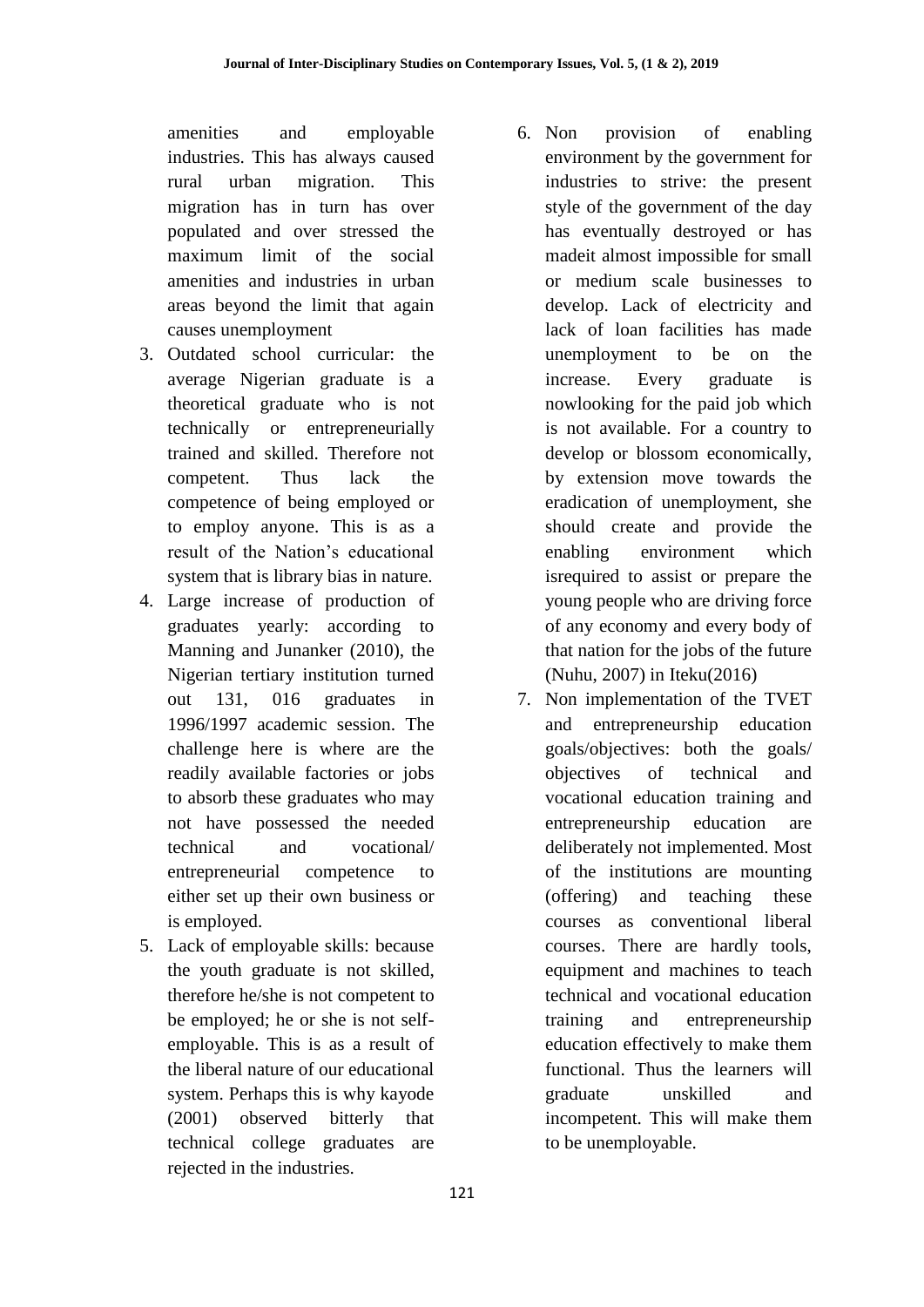No nation's economy can develop maximally in the absent of functional Technical and Vocational Education Training (TVET) and entrepreneurship education. Perhaps that is why Iteku and Asarah(2016) posit that technical education training is that training which provides and creates employment and employs individuals who are trained skillfully and competent for the world of work. Therefore, the Federal government, state government, local government and all stake holders should not just make readily available the needed required tools, equipment, machines as well as the managerial/ financial techniques should be provided.

# **Technical and Entrepreneurship Education as Synergy for Combating Unemployment in Nigeria**

Technical education, no doubt, is that type of education that provide trained manpower both in sciences, technology and commercial enterprises as well as providing the technical know-how and vocational capabilities that are needed and required for agricultural, commercial and economic development leading to the impartation of needed and required skills to persons that may be self- reliant prudently. Perhaps this is why Okoro (2005) averted that" the role of vocational and technical education in developing countries is to bring about economic and technological development through more effective training of workers". Technical education therefore springboards and Fas tract the development the individual skillfully and competently to be employable and at the same time be able to employ others

Entrepreneurship education on the other hand, is the type of education that trains an individual to become a manager and or an organizer of business enterprises skillfully and competently to be able to be selfreliant to maximize profit. It is the aspect of general education tailored towards producing self-employed or self- reliant person (Abiogu, 2008). Entrepreneurship education in effect, trains to equip the individual with the needed and required skills to start and run an enterprise managerially and technically to successes leading to the employment of others.

It is therefore very pertinent to develop both Technical and Entrepreneurship education if we must overcome unemployment in Nigeria. The development of both types of education will go a long way to ameliorate unemployment in Nigeria.

# **Conclusion**

When an individual is trained to be skillful and competent to perform some given tasks successfully either in a paid job or as self-employed, producing and rendering some services, earning or making some profit and also have the capabilities of employing others, such a person is a technically and entrepreneurially established person. In effect, there is the urgent need to develop and sustain these two types of education if we must combat unemployment successfully in Nigeria. On the other hand, it is the well trained individuals who is informed, trained and equipped with the require skills needed to become a competent entrepreneur that will not just create enterprise but will provide innovations through modern technologies and risk bearing to create employment as well as boosting the economy. This way, we would develop and produce skillful and competent technical educators and experts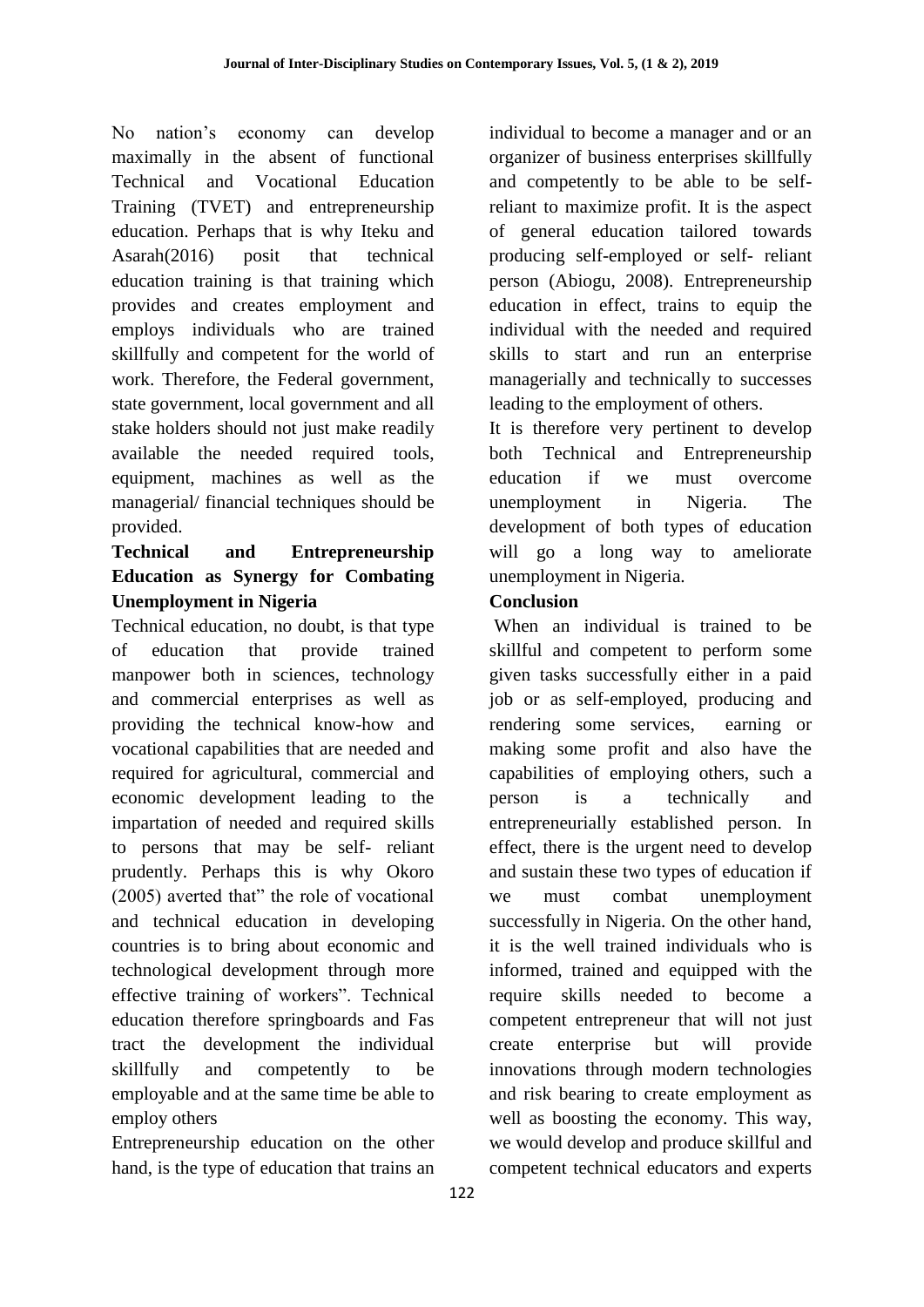who must have been given adequate training that will enable them to be creative and innovative in identifying business opportunities. This will act as catalyst for employability and economic growth and development.

# **Recommendations**

- 1. Government sectors, individual philanthropists and all stakeholders should go beyond the formulations of policies and massively allocate as well provides commemorate fund to build and equip the workshops/ laboratories for the training of technical and vocational education and entrepreneurship education.
- 2. The government should ensure steady and affordable electricity supply to run the machines and tools
- 3. The heads of the institutions where the workshops, tools, machines and equipment will be domiciled should endeavor to make them available to the learners for them to be functional.
- 4. Properly trained and competent teachers/trainers/ instructors who are to impart the necessary skills should be engaged and be properly remunerated.

# **References**

- Abiogu, G. C, (2008), Entrepreneurship Education and employment creation in Nigeria: A philosophical analysis Journal of Home Economics Research; Home Economics Research Association of Nigeria (HERAN) 20-22
- Adamu, C. S, (2010). Tackling unemployment through

entrepreneurial development Bullion 25(4): 6-12

- Bechard, J.P & Toulouse, J.M, (1998)."Validation of Didactic Model for the Analysis of training objectives in entrepreneurship".Journal of Business venturing.
- Fajana, A.C (2010). Youth employment: entrepreneurship development programme as an intervention mechanism *African journal of business management* 4 (6) pp. 831-835.

[www.https://naijaquest.com](http://www.https/naijaquest.com)

- Federal Republic of Nigeria (2004).National policy on education. Lagos ERDC press
- Iteku, J. A and Asara, M. (2016). Technical education- A veritable tool to transiting from oil gloom to achieving economic bloom in Nigeria.*Journal of Nigerian association of vocational and technical educator of Nigeria.Proceedings from the 7th national conference at the college of education, warri.*Pp 259-264
- Iteku, J.A (2014), Technical education- a means for entrepreneurial development- inhibiting factors*. Journal of vocational and technical education. College of education, warri.*Pp 64-69
- Kayode, J. O (2001) Slippage in Technology Education. A paper presented at the National Conference by COEASU, FCT, Parkshin May, 2-5
- Man GonPark (2005), Building Human Resources Highway through Vocational training. Being a paper presented at an international